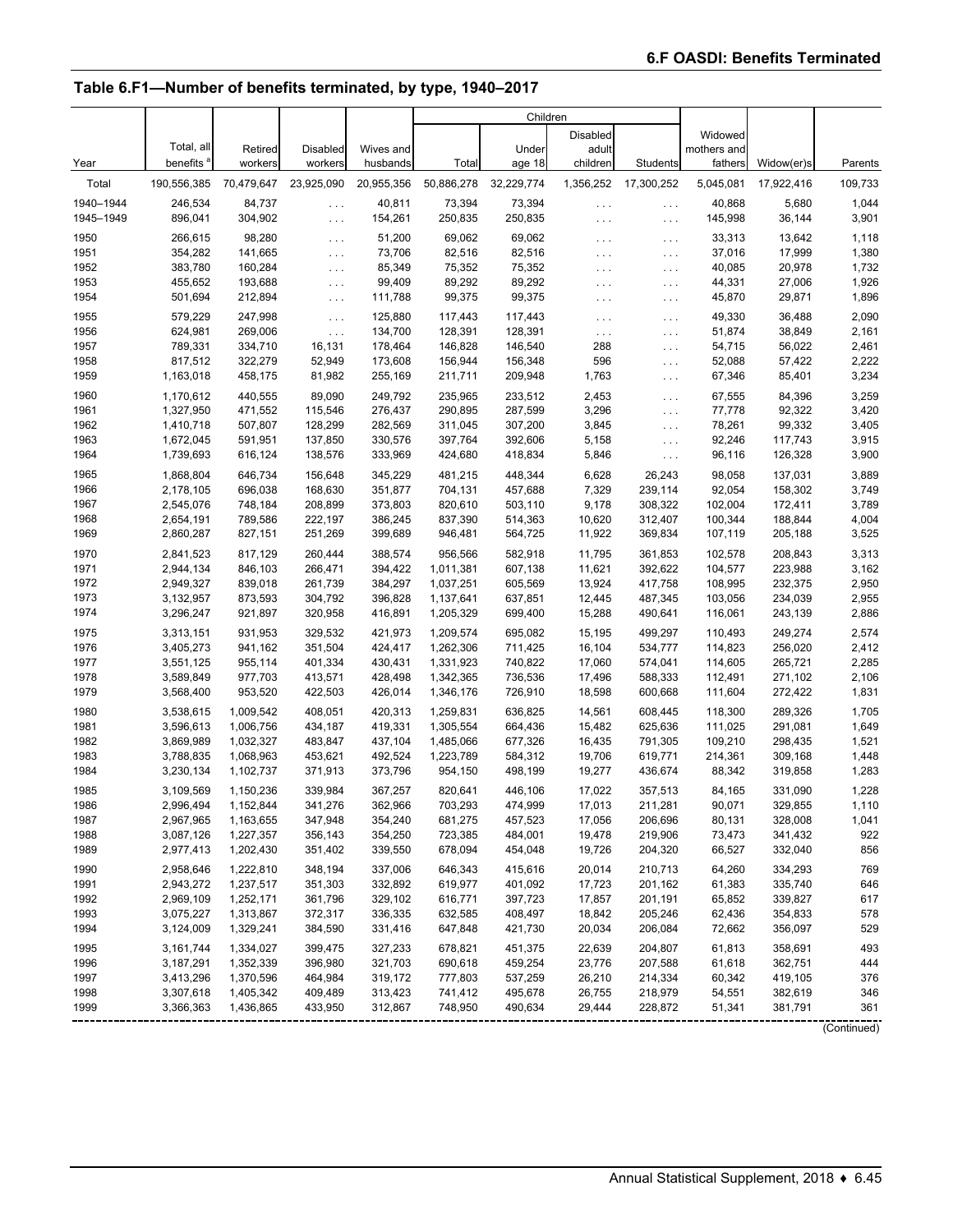## **Table 6.F1—Number of benefits terminated, by type, 1940–2017—***Continued*

|      |                       |           |                 |           |         |         | Children |                 |             |            |         |
|------|-----------------------|-----------|-----------------|-----------|---------|---------|----------|-----------------|-------------|------------|---------|
|      |                       |           |                 |           |         |         | Disabled |                 | Widowed     |            |         |
|      | Total, all            | Retired   | <b>Disabled</b> | Wives and |         | Under   | adult    |                 | mothers and |            |         |
| Year | benefits <sup>a</sup> | workers   | workers         | husbands  | Total   | age 18  | children | <b>Students</b> | fathers     | Widow(er)s | Parents |
| 2000 | 3,404,466             | 1,447,269 | 460,351         | 310,703   | 753,430 | 502,351 | 33,300   | 217,779         | 50,925      | 381,341    | 282     |
| 2001 | 3.440.679             | 1.460.763 | 459.073         | 304,413   | 775.873 | 515,300 | 32,988   | 227.585         | 49,838      | 390,315    | 289     |
| 2002 | 3,494,924             | 1,465,869 | 478,098         | 306,796   | 807,955 | 534,181 | 34,722   | 239,052         | 49,919      | 385,945    | 265     |
| 2003 | 3,411,500             | 1,447,461 | 447.485         | 292,156   | 796.560 | 526,475 | 33,030   | 237,055         | 47,418      | 380,155    | 226     |
| 2004 | 3,480,809             | 1,453,625 | 458,359         | 292,183   | 849,643 | 555,137 | 32,802   | 261,704         | 48,610      | 378,153    | 208     |
| 2005 | 3,522,025             | 1,479,956 | 485,715         | 285,609   | 845,835 | 566,052 | 35,018   | 244,765         | 46,275      | 378,403    | 209     |
| 2006 | 3,607,381             | 1,473,218 | 506,663         | 292,969   | 912,478 | 616,362 | 44,575   | 251,541         | 47,326      | 374,512    | 178     |
| 2007 | 3,483,878             | 1,475,216 | 510.645         | 251,573   | 841,266 | 553,094 | 32,031   | 256,141         | 41,264      | 363,725    | 189     |
| 2008 | 3,622,908             | 1,521,555 | 550,593         | 252,485   | 871,484 | 568,468 | 35,093   | 267,923         | 39,200      | 387,406    | 185     |
| 2009 | 3,621,331             | 1,489,329 | 617,587         | 240,867   | 864,091 | 543,314 | 36,421   | 284,356         | 36,842      | 372,476    | 139     |
| 2010 | 3,725,278             | 1,538,386 | 631,063         | 239,168   | 906,191 | 567,996 | 37,613   | 300,582         | 36,067      | 374,236    | 167     |
| 2011 | 3,790,030             | 1,580,682 | 648.481         | 238.607   | 916.410 | 573,271 | 39,888   | 303,251         | 35,000      | 370,690    | 160     |
| 2012 | 3,922,509             | 1,609,455 | 728,320         | 243,006   | 915,308 | 575,638 | 48,033   | 291,637         | 33,793      | 392,487    | 140     |
| 2013 | 3,990,917             | 1,629,995 | 769.171         | 242,932   | 899,184 | 561,745 | 50,081   | 287,358         | 32,692      | 416,752    | 191     |
| 2014 | 3,975,592             | 1,629,622 | 779,229         | 244,328   | 889,026 | 562,530 | 51,049   | 275,447         | 32,198      | 401,035    | 154     |
| 2015 | 4,041,644             | 1,703,826 | 802,501         | 256,155   | 876,851 | 561,225 | 50,596   | 265,030         | 31,067      | 371,130    | 114     |
| 2016 | 4,062,003             | 1,701,942 | 820,372         | 267,072   | 873,581 | 563,677 | 53,612   | 256,292         | 30,915      | 368,005    | 116     |
| 2017 | 4,191,047             | 1,778,364 | 859.020         | 284.978   | 863.075 | 556.197 | 57,902   | 248,976         | 30,217      | 375,288    | 105     |

SOURCE: Social Security Administration, Master Beneficiary Record, 100 percent data.

NOTES: Because of differences in data sources and calculation methods, statistics reported in this table may differ from those reported by the Office of the Chief Actuary.

. . . = not applicable.

a. Annual totals for 1966 through 2006 include special age-72 beneficiaries; for all years combined, these terminations number 1,232,784 and are included in the cumulative total.

CONTACT: (410) 965-0090 or statistics@ssa.gov.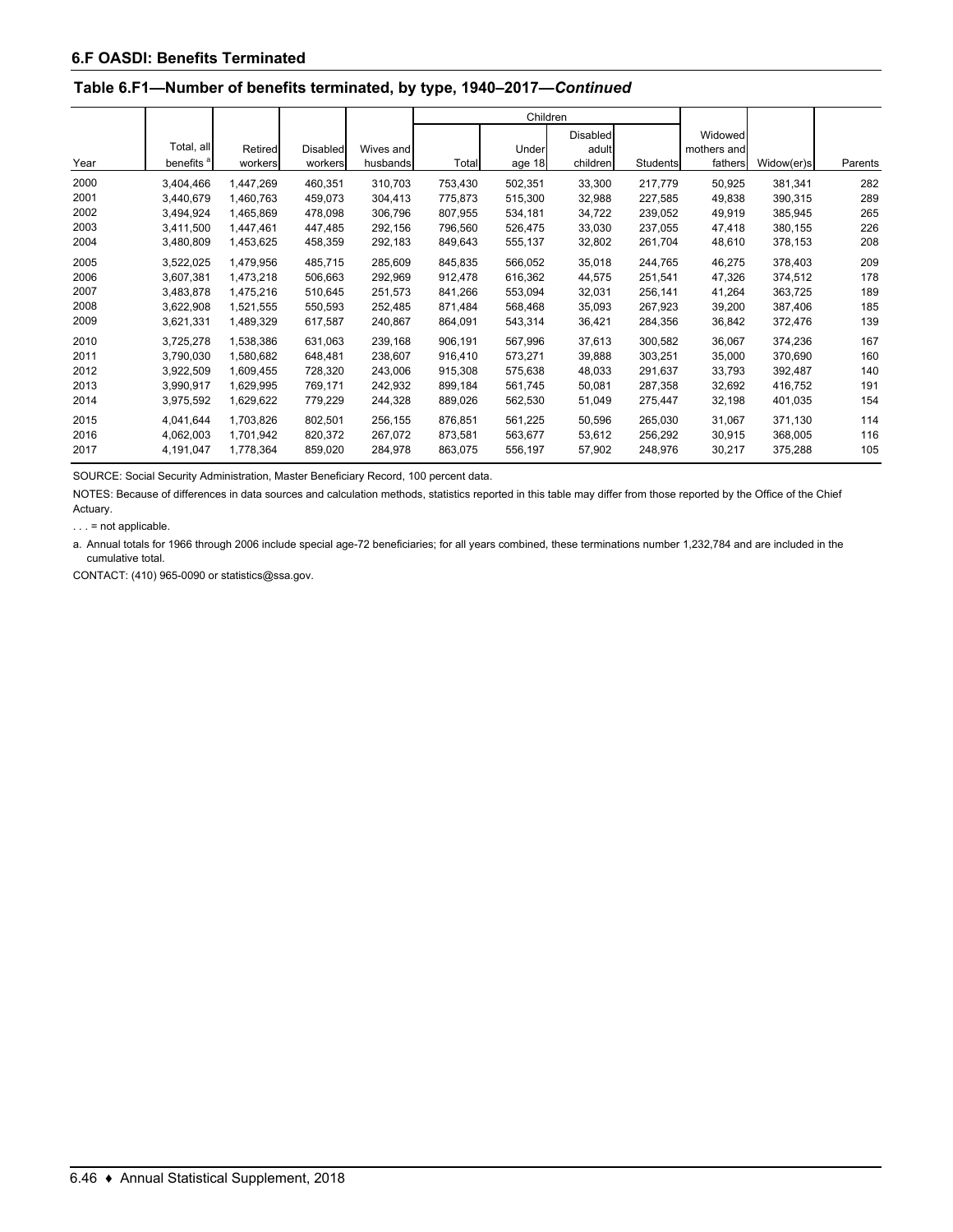## **Table 6.F2—Number, by reason for termination and type of benefit, 2017**

|                                              |              |           |                                  | Wives and |          | Widowed<br>mothers and  | Widow(er)s and       |
|----------------------------------------------|--------------|-----------|----------------------------------|-----------|----------|-------------------------|----------------------|
| Reason for termination                       | All benefits |           | Retired workers Disabled workers | husbands  | Children | fathers                 | parents              |
| Total                                        | 4,191,047    | 1,778,364 | 859,020                          | 284,978   | 863,075  | 30,217                  | 375,393              |
| Death of beneficiary                         | 2,351,959    | 1,696,831 | 252,115                          | 69,397    | 30,004   | 750                     | 302,862              |
| Death of worker                              | 150,311      | .         | $\cdots$                         | 112,999   | 37,312   | $\cdots$                | $\cdots$             |
| Attainment of-                               |              |           |                                  |           |          |                         |                      |
| Age 16 by child                              | 35,419       | $\cdots$  | $\cdots$                         | 13,611    | $\cdots$ | 21,808                  | $\sim$ $\sim$ $\sim$ |
| Age 18 by child                              | 461,658      | $\cdots$  | $\cdots$                         | $\cdots$  | 461,658  | $\cdots$                | $\cdots$             |
| Maximum age as a student                     | 49,295       | $\cdots$  | $\cdots$                         | $\cdots$  | 49,295   | $\cdots$                | $\cdots$             |
| FRA by disabled worker                       | 528,818      | $\cdots$  | 494,651                          | 13,783    | 20,384   | $\cdots$                | $\cdots$             |
| FRA by disabled widow(er)                    | 10,146       | $\cdots$  | $\cdots$                         | $\cdots$  | $\cdots$ | $\cdots$                | 10,146               |
| Marriage, remarriage, or divorce             |              |           |                                  |           |          |                         |                      |
| of beneficiary                               | 10,958       | $\cdots$  | $\cdots$                         | 1,711     | 4,239    | 5,008                   | 0                    |
| Elected a lower retirement benefit           | 847          | .         | 847                              | $\cdots$  | $\cdots$ | $\sim$ $\sim$ $\sim$    | $\cdots$             |
| Entitlement to an equal or larger            |              |           |                                  |           |          |                         |                      |
| Social Security benefit                      | 195,838      | 61,218    | 1,099                            | 68,764    | 2,688    | 1,914                   | 60,155               |
| Does not meet medical standards <sup>a</sup> |              |           |                                  |           |          |                         |                      |
| Disabled worker or widow(er)                 | 157,833      | .         | 106,531                          | 1,694     | 49,205   | $\cdot$ $\cdot$ $\cdot$ | 403                  |
| Disabled adult child                         | 8,364        | $\cdots$  | $\cdots$                         | $\cdots$  | 8,364    | $\cdots$                | $\cdots$             |
| Student no longer attending school           | 197,108      | $\cdots$  | $\cdots$                         | $\cdots$  | 197,108  | $\cdots$                | $\cdots$             |
| Other                                        | 32,493       | 20,315    | 3,777                            | 3,019     | 2,818    | 737                     | 1,827                |

SOURCE: Social Security Administration, Master Beneficiary Record, 100 percent data.

NOTES: Because of differences in data sources and calculation methods, statistics reported in this table may differ from those reported by the Office of the Chief Actuary.

. . . = not applicable; FRA = full retirement age.

a. Excludes disabled beneficiaries whose monthly benefits have been suspended because of their ability to engage in substantial gainful activity. These persons continue to be eligible for Medicare for a 3-year period.

CONTACT: (410) 965-0090 or statistics@ssa.gov.